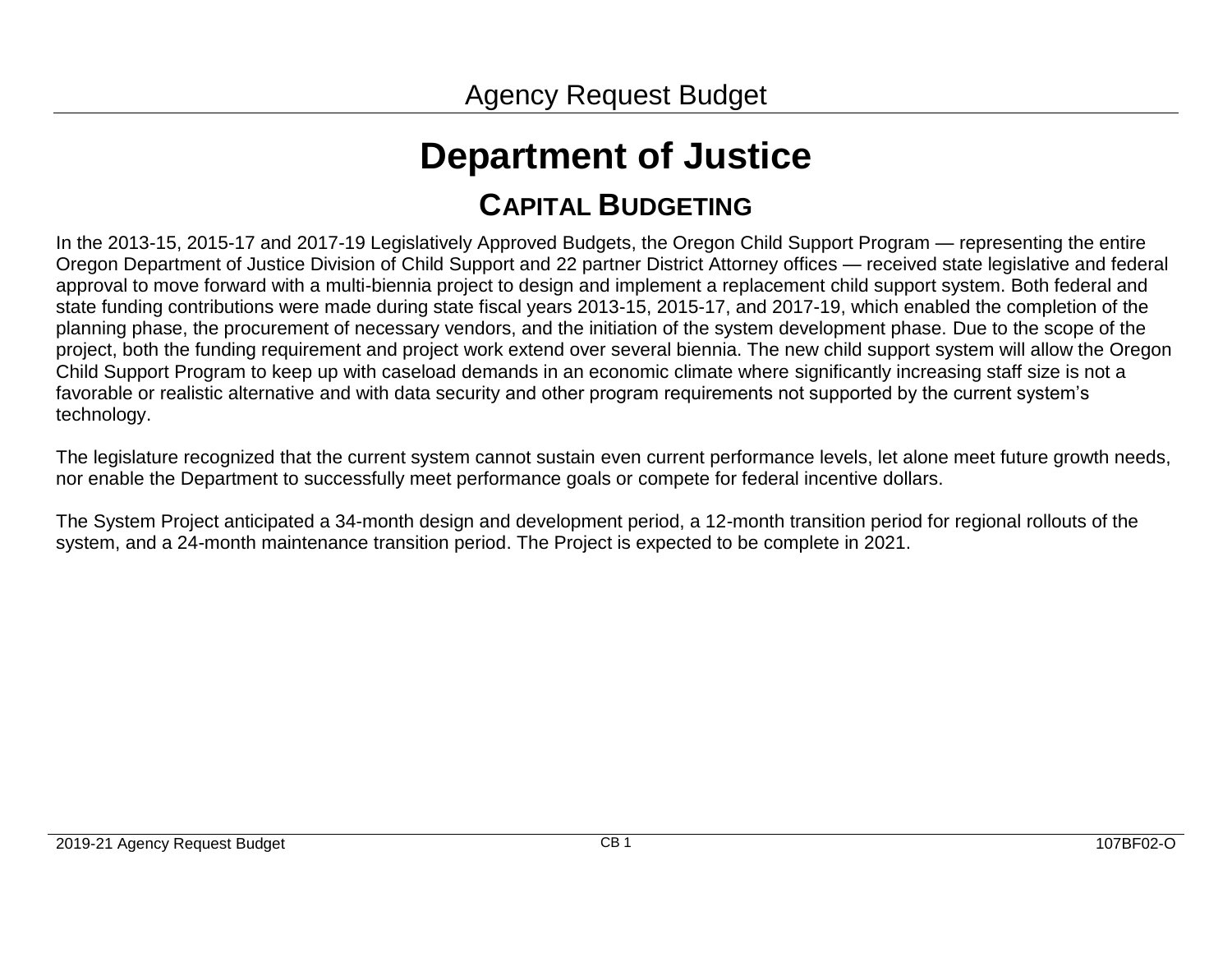| Agency:                                                                                | Department of Justice                                                                                     | Priority (Agency $#$ ): |               | Schedule                     |                 |  |  |
|----------------------------------------------------------------------------------------|-----------------------------------------------------------------------------------------------------------|-------------------------|---------------|------------------------------|-----------------|--|--|
|                                                                                        |                                                                                                           | Cost Estimate           | Cost Est.Date | <b>Start Date</b>            | Est. Completion |  |  |
| <b>Project Name:</b>                                                                   | <b>Child Support System Project</b>                                                                       | 132,999,822             | 08/17/18      | 12/1/2013                    | 4/30/2021       |  |  |
|                                                                                        |                                                                                                           | <b>GSF</b>              | # Stories     | Land Use/Zoning<br>Satisfied |                 |  |  |
| Address/Location:                                                                      |                                                                                                           | N/A                     | N/A           | N/A                          | N/A             |  |  |
|                                                                                        |                                                                                                           |                         |               |                              |                 |  |  |
|                                                                                        |                                                                                                           | General Funds           | Lottery       | Other                        | Federal         |  |  |
|                                                                                        | <b>Funding Source/s:</b> Show the distribution of dollars<br>by funding source for the full project cost. | 43,613,269              |               | \$2,972,494                  | \$86,414,059    |  |  |
| Description of Agency Business/Master Plan and Project Purpose/Problem to be Corrected |                                                                                                           |                         |               |                              |                 |  |  |

## **MAJOR CONSTRUCTION / ACQUISITION PROJECT NARRATIVE**

The Oregon Child Support Program's current computerized case management and accounting system (a mainframe system based on COBOL programming), one of the oldest in the nation, is utilized to provide federally mandated child support services to Oregon's most vulnerable families. Although still functioning, it is cumbersome and becoming impossible to maintain or enhance due to its aging platform and architecture. Each passing year increases the risk of critical system failure and data requirement inadequacy. If left, the diminished performance and system limitations could easily lead to an inability to meet federal performance measures, resulting in a loss of funding or imposed financial penalties. The Child Support Program's goals, as described in its strategic plan, focus on increasing the support to children, improving performance, providing consistently high-quality customer service, and developing and strengthening collaborative partnerships—all to support parents supporting children. The existing child support automated system will not sustain the Program's present and future needs and certainly will not move the Program forward toward its goals. In a performance audit, the Secretary of State Audits Division recommended that the Program engage in efforts to improve the valuable services provided to Oregonians. Oregon must harness the power of automated means to deliver services wherever possible (1) to keep up with the demands of an increasing caseload and increasingly complex financial transactions, (2) to compete with other states for federal incentive dollars, (3) to take advantage of technological developments, and (4) to best utilize the State's resources devoted to the Program – especially when support to families helps them avoid public assistance services and poverty. Recognizing the impending critical failure of the current system and the approximately two-thirds federal financial contribution, the Program and its federal oversight office began a multi-year effort to develop a new child support system. Working closely with the federal office, which prescribes the system development process and certifies the system as eligible for federal funding, the Program completed the first major milestone and federal requirement in 2012, a comprehensive feasibility study. This study provided the Division with the best solution to address the need and provided the foundation on which the Program built this multi-year project. The Program also completed a related milestone in 2013, the Business Process Reengineering project, which included a review of all business processes for potential redesign, to identify streamlined processes before building an automated solution. Project team members worked closely with DAS Procurement Services, the State's Office of the Chief Information Officer, and federal partners to draft and release four separate procurements (Project Management, Quality Assurance, Independent Verification & Validation, and Implementation contractors) to hire the necessary expertise to ensure project objectives are successfully met and federal certification is achieved. Since that time, the contractors and the Department of Justice and Oregon Child Support Program have been working together through design, development, system and user testing, and now implementation.

r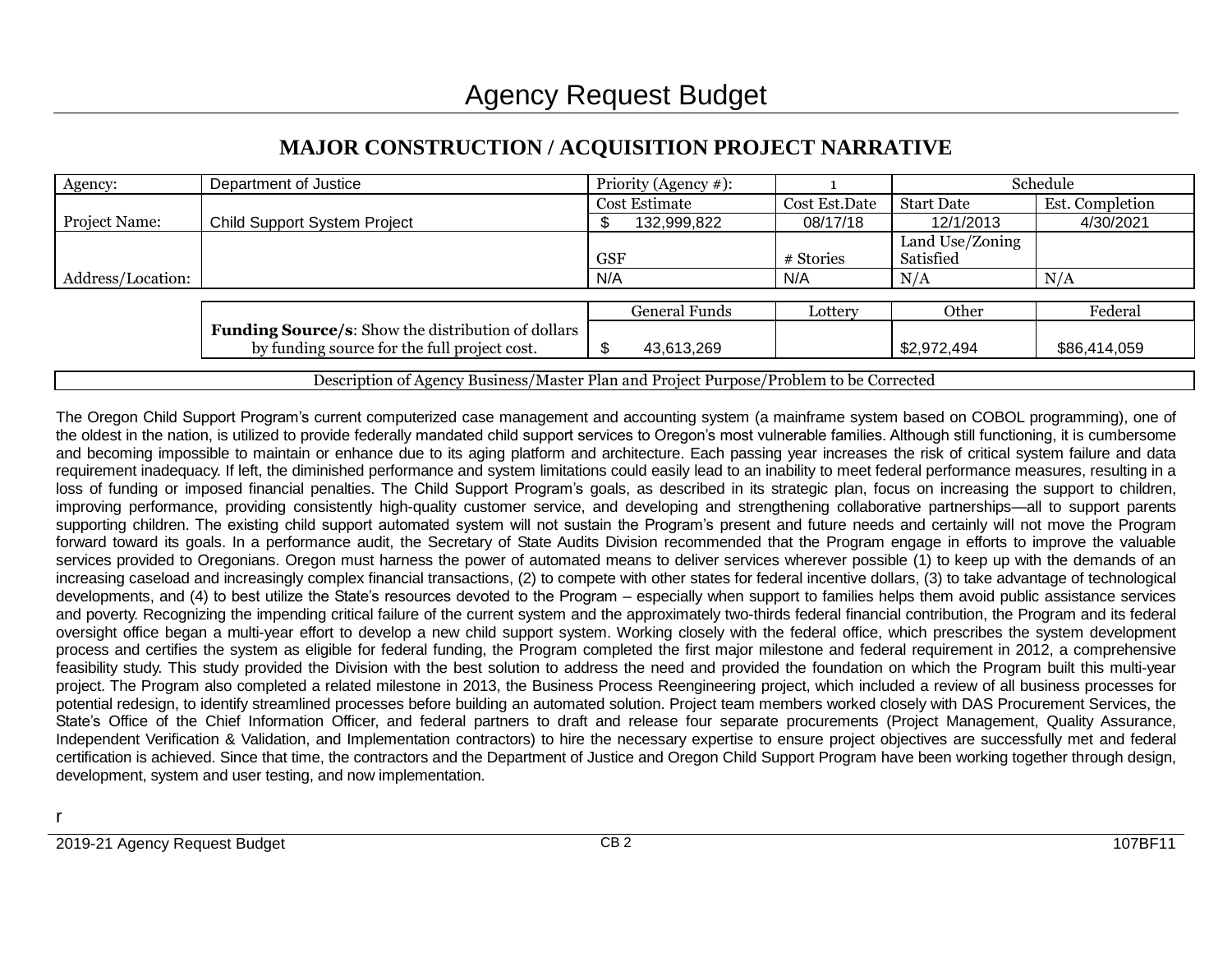## Agency Request Budget

## **Major Construction / Acquisition Project Narrative (cont.)**

#### Project Scope and Alternatives Considered

The Feasibility Study documented the federally prescribed process that the Program undertook to define functional and technical requirements for the new system and to select the best system replacement alternative objectively. The needs assessment and gap analysis concluded that the Oregon Child Support Program must proactively prepare to replace its system in order to mitigate the risks of the failure and to deliver services more efficiently, more effectively, and with higher quality. Using the results from the needs assessment and gap analysis, the Program defined a set of functional and technical requirements for a replacement system. In turn, these requirements became the foundation for the Program's objective evaluation to select the best solution from among four system replacement alternatives. The alternatives evaluated were:

- 1. Build from scratch
- 2. Modernize CSEAS (the current system)
- 3. Transfer alternative (adapt a system from another state)
- 4. Hybrid (combine best of breed features from multiple systems)

The evaluation process judged each alternative against criteria that considered system implementation risks, the total cost of the alternative, the total benefits generated from the alternative, and the length of time from project start until implementation.

Based on the results of an objective evaluation of four system replacement alternatives, the Oregon Child Support Program determined that the best solution to replace CSEAS was to develop a system that combines the best features from the newest child support systems in other states. This hybrid solution is based on transferring base system functional and technical components from three state systems (California, Michigan, and New Jersey).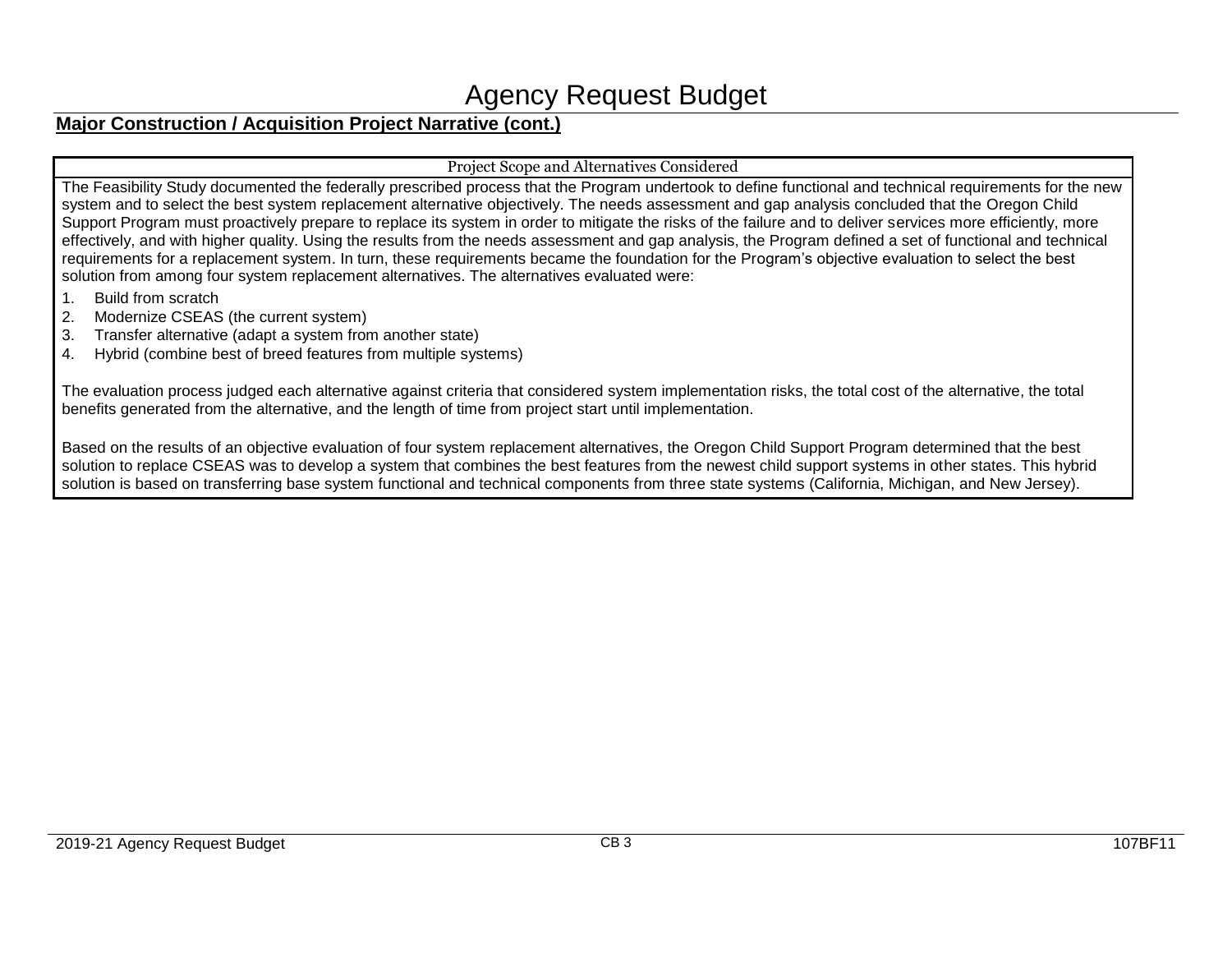# **Major Construction/Acquisition 10-Year Plan, Lease Plans, Disposals**

**2017-19 Biennium**

#### **Agency Name: Department of Justice**

### **Proposed New Construction or Acquisition -** *Complete for 5 Biennia*

| Biennium | Priority | Concept/Project<br>Name                                 | Description                                                                                                                                                                                  | <b>GSF</b> | Position<br>Count | General<br>Fund | Other Funds | Lottery<br>Funds | Federal<br>Funds | Estimated<br>Cost/Total<br>Funds |
|----------|----------|---------------------------------------------------------|----------------------------------------------------------------------------------------------------------------------------------------------------------------------------------------------|------------|-------------------|-----------------|-------------|------------------|------------------|----------------------------------|
| 2019-21  |          | Child Support<br>Enforcement<br><b>Automated System</b> | The Child Support Program is<br>in the process of replacing the<br>Child Support Enforcement<br>Automated System (CSEAS) in<br>order to meet the current and<br>future needs of the Program. |            | 27                | 2,911,241       | 2,740,635   |                  | 10,971,224       | 16,623,100                       |
| 2021-23  |          |                                                         |                                                                                                                                                                                              |            |                   |                 |             |                  |                  | $\mathbf{o}$                     |
| 2023-25  |          |                                                         |                                                                                                                                                                                              |            |                   |                 |             |                  |                  | $\mathbf{O}$                     |
| 2025-27  |          |                                                         |                                                                                                                                                                                              |            |                   |                 |             |                  |                  | $\mathbf{O}$                     |
|          |          |                                                         |                                                                                                                                                                                              |            |                   |                 |             |                  |                  |                                  |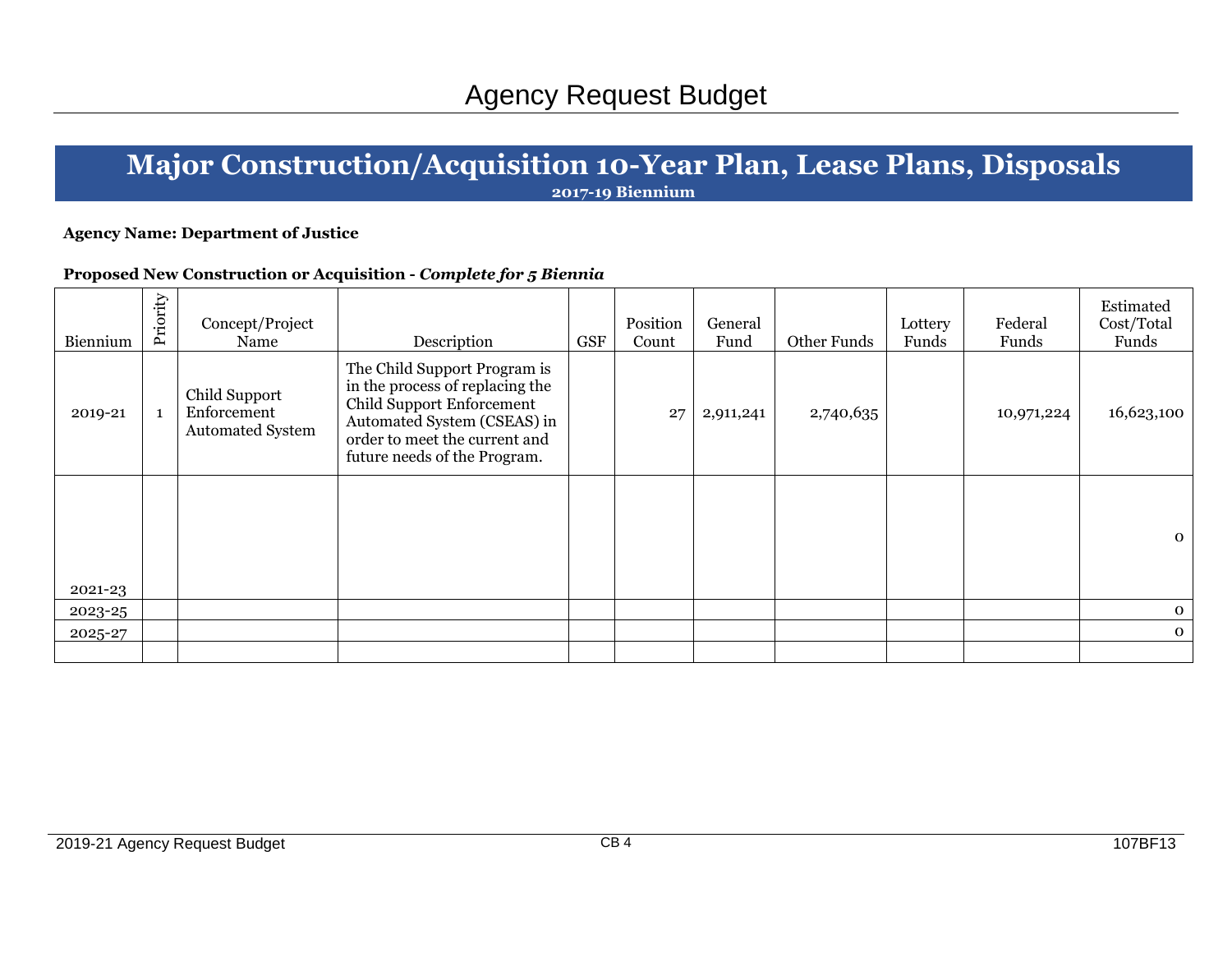## **CAPITAL FINANCING SIX-YEAR FORECAST SUMMARY 2019-21**

### **AGENCY: Department of Justice Agency #:13700**

**Provide amounts in the table below, by expected use and repayment source, of agency financing needs for the 2019-21 biennium. Include proposed project amounts only (do not include debt service either from previously issued debt or from new issue).**

|                                                 |  | <b>Bond Type</b>        |  |                      |               |                            |           |
|-------------------------------------------------|--|-------------------------|--|----------------------|---------------|----------------------------|-----------|
|                                                 |  | General                 |  |                      |               | <b>Totals by Repayment</b> |           |
| <b>Use of Bond Proceeds</b>                     |  | <b>Obligation Bonds</b> |  | <b>Revenue Bonds</b> | <b>Source</b> |                            |           |
| <b>Major Construction/ Acquisition Projects</b> |  |                         |  |                      |               |                            |           |
| Subtotal for General Fund Repayment:            |  |                         |  |                      |               |                            | GF        |
| Subtotal for Lottery Funds Repayment:           |  |                         |  |                      |               |                            | LF        |
| Subtotal for Other Funds Repayment:             |  |                         |  |                      |               |                            | OF        |
| Subtotal for Federal Funds Repayment:           |  |                         |  |                      |               |                            | FF        |
| <b>Total for Major Construction</b>             |  |                         |  |                      |               |                            |           |
| Equipment/Technology Projects over \$500,000    |  |                         |  |                      |               |                            |           |
| Subtotal for General Fund Repayment:            |  | 1,868,047 \$            |  |                      |               | 1,868,047                  | GF        |
| Subtotal for Lottery Funds Repayment:           |  |                         |  |                      |               |                            | LF        |
| Subtotal for Other Funds Repayment:             |  |                         |  |                      |               |                            | OF        |
| Subtotal for Federal Funds Repayment:           |  |                         |  |                      |               |                            | <b>FF</b> |
| Total for Equipment/Technology                  |  |                         |  |                      |               |                            |           |
| Debt Issuance for Loans and Grants              |  |                         |  |                      |               |                            |           |
| Subtotal for General Fund Repayment:            |  |                         |  |                      |               |                            | GF        |
| Subtotal for Lottery Funds Repayment:           |  |                         |  |                      |               |                            | LF        |
| Subtotal for Other Funds Repayment:             |  |                         |  |                      |               |                            | OF        |
| Subtotal for Federal Funds Repayment:           |  |                         |  |                      |               |                            | <b>FF</b> |
| <b>Total for Loans and Grants:</b>              |  |                         |  |                      |               |                            |           |
| <b>Total All Debt Issuance</b>                  |  |                         |  |                      |               |                            |           |
| Subtotal for General Fund Repayment:            |  |                         |  |                      |               |                            | GF        |
| Subtotal for Lottery Funds Repayment:           |  |                         |  |                      |               |                            | LF        |
| Subtotal for Other Funds Repayment:             |  |                         |  |                      |               |                            | OF        |
| Subtotal for Federal Funds Repayment:           |  |                         |  |                      |               |                            | FF        |
| <b>GRAND TOTAL 2019-21</b>                      |  | 1,868,047 \$            |  |                      |               | 1,868,047                  |           |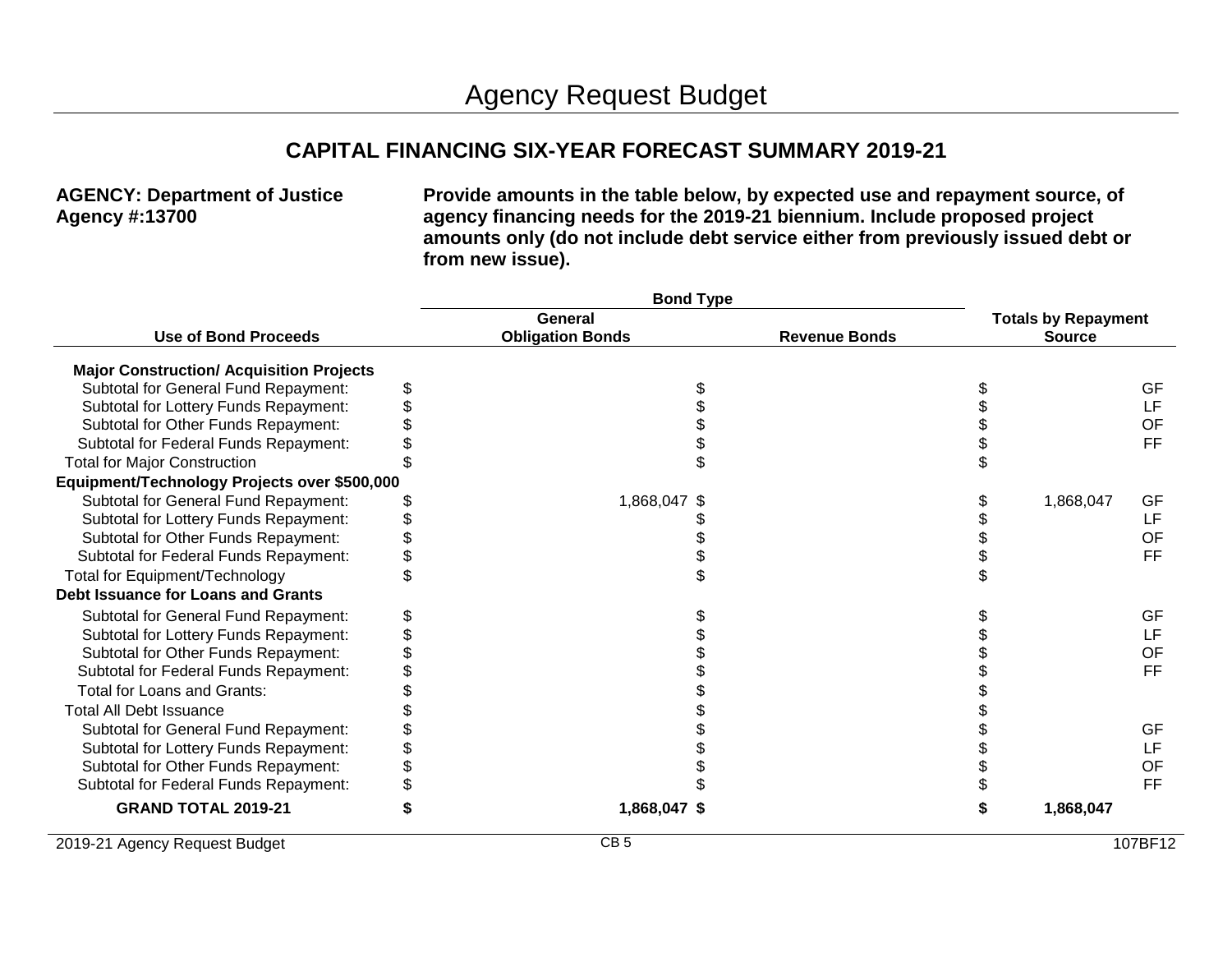## **CAPITAL FINANCING SIX-YEAR FORECAST SUMMARY 2021-23**

### **AGENCY: Department of Justice Agency #:13700**

**Provide amounts in the table below, by expected use and repayment source, of agency financing needs for the 2021-23 biennium. Include proposed project amounts only (do not include debt service either from previously issued debt or from new issue).**

|                                                        | <b>Bond Type</b>        |                      |                                   |
|--------------------------------------------------------|-------------------------|----------------------|-----------------------------------|
|                                                        | General                 |                      |                                   |
| <b>Use of Bond Proceeds</b>                            | <b>Obligation Bonds</b> | <b>Revenue Bonds</b> | <b>Totals by Repayment Source</b> |
| <b>Major Construction/Acquisition Projects</b>         |                         |                      |                                   |
| Subtotal for General Fund Repayment:                   |                         |                      | <b>GF</b>                         |
| Subtotal for Lottery Funds Repayment:                  |                         |                      | LF                                |
| Subtotal for Other Funds Repayment:                    |                         |                      | OF                                |
| Subtotal for Federal Funds Repayment:                  |                         |                      | <b>FF</b>                         |
| <b>Total for Major Construction</b>                    |                         |                      |                                   |
| <b>Equipment/Technology Projects over</b><br>\$500,000 |                         |                      |                                   |
| Subtotal for General Fund Repayment:                   |                         |                      | <b>GF</b>                         |
| Subtotal for Lottery Funds Repayment:                  |                         |                      | LF                                |
| Subtotal for Other Funds Repayment:                    |                         |                      | OF                                |
| Subtotal for Federal Funds Repayment:                  |                         |                      | <b>FF</b>                         |
| <b>Total for Equipment/Technology</b>                  |                         |                      | <b>FF</b>                         |
| <b>Debt Issuance for Loans and Grants</b>              |                         |                      |                                   |
| Subtotal for General Fund Repayment:                   |                         |                      | GF                                |
| Subtotal for Lottery Funds Repayment:                  |                         |                      | LF                                |
| Subtotal for Other Funds Repayment:                    |                         |                      | OF                                |
| Subtotal for Federal Funds Repayment:                  |                         |                      | FF.                               |
| Total for loans and grants:                            |                         |                      |                                   |
| <b>Total All Debt Issuance</b>                         |                         |                      |                                   |
| <b>Subtotal for General Fund Repayment:</b>            |                         |                      | <b>GF</b>                         |
| Subtotal for Lottery Funds Repayment:                  |                         |                      | LF                                |
| Subtotal for Other Funds Repayment:                    |                         |                      | OF                                |
| Subtotal for Federal Funds Repayment:                  |                         |                      | <b>FF</b>                         |
| <b>GRAND TOTAL 2021-23:</b>                            |                         |                      | 0                                 |
| 2019-21 Agency Request Budget                          | CB <sub>6</sub>         |                      | 107BF12                           |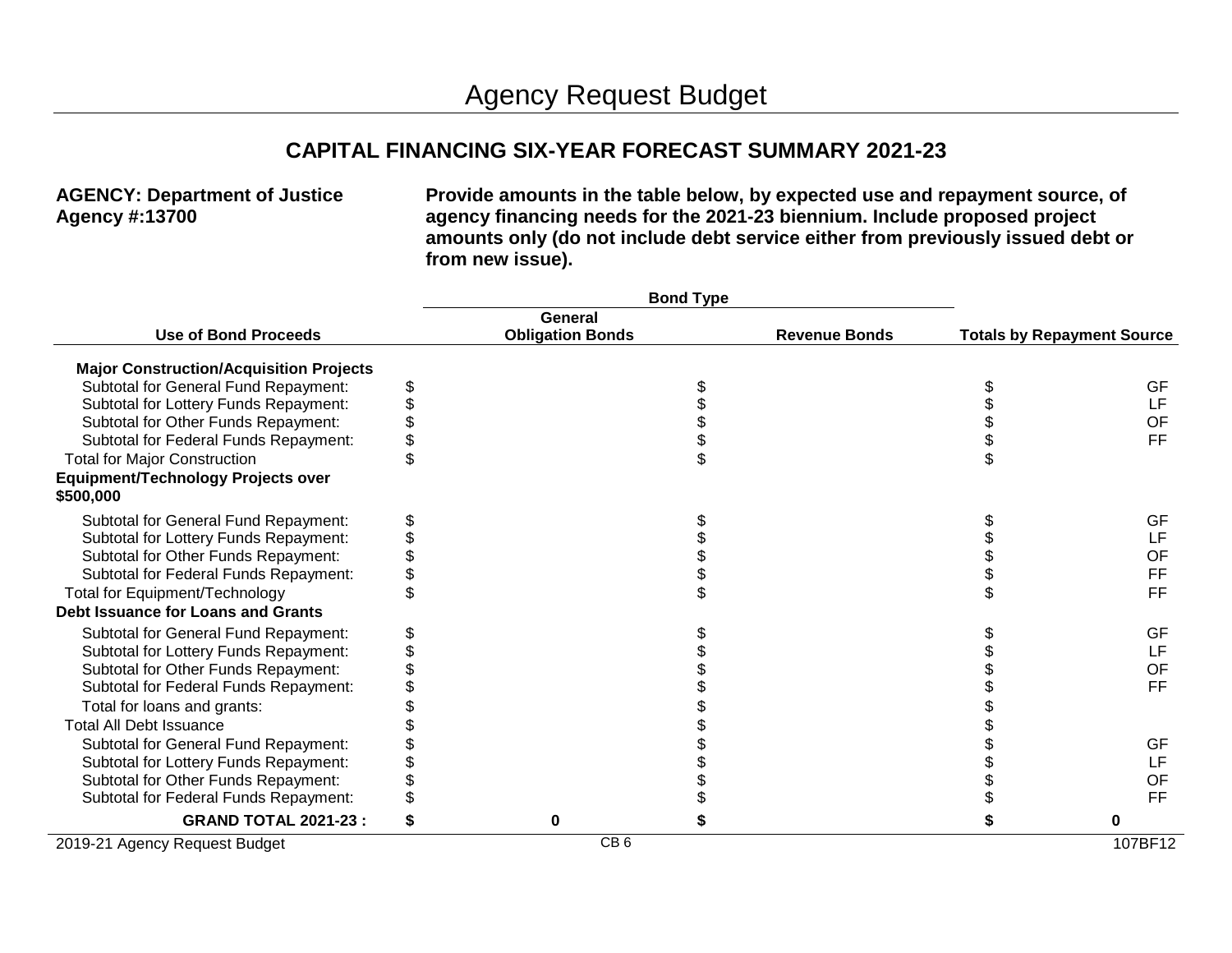## Agency Request Budget

## **CAPITAL FINANCING SIX-YEAR FORECAST SUMMARY 2023-25**

### **AGENCY: Department of Justice Agency #:13700**

**Provide amounts in the table below, by expected use and repayment source, of agency financing needs for the 2023-25 biennium. Include proposed project amounts only (do not include debt service either from previously issued debt or from new issue).**

|                                                |   | <b>Bond Type</b>        |                      |                                   |
|------------------------------------------------|---|-------------------------|----------------------|-----------------------------------|
|                                                |   | General                 |                      |                                   |
| <b>Use of Bond Proceeds</b>                    |   | <b>Obligation Bonds</b> | <b>Revenue Bonds</b> | <b>Totals by Repayment Source</b> |
| <b>Major Construction/Acquisition Projects</b> |   |                         |                      |                                   |
| Subtotal for General Fund Repayment:           | S |                         |                      | <b>GF</b>                         |
| Subtotal for Lottery Funds Repayment:          |   |                         |                      | LF                                |
| Subtotal for Other Funds Repayment:            |   |                         |                      | <b>OF</b>                         |
| Subtotal for Federal Funds Repayment:          |   |                         |                      | <b>FF</b>                         |
| <b>Total for Major Construction</b>            |   |                         |                      |                                   |
| Equipment/Technology Projects over             |   |                         |                      |                                   |
| \$500,000                                      |   |                         |                      |                                   |
| Subtotal for General Fund Repayment:           |   |                         |                      | <b>GF</b>                         |
| Subtotal for Lottery Funds Repayment:          |   |                         |                      | LF                                |
| Subtotal for Other Funds Repayment:            |   |                         |                      | OF                                |
| Subtotal for Federal Funds Repayment:          |   |                         |                      | <b>FF</b>                         |
| Total for Equipment/Technology                 |   |                         |                      | <b>FF</b>                         |
| <b>Debt Issuance for Loans and Grants</b>      |   |                         |                      |                                   |
| Subtotal for General Fund Repayment:           |   |                         |                      | GF                                |
| Subtotal for Lottery Funds Repayment:          |   |                         |                      | LF                                |
| Subtotal for Other Funds Repayment:            |   |                         |                      | <b>OF</b>                         |
| Subtotal for Federal Funds Repayment:          |   |                         |                      | <b>FF</b>                         |
| Total for loans and grants:                    |   |                         |                      |                                   |
| <b>Total All Debt Issuance</b>                 |   |                         |                      |                                   |
| Subtotal for General Fund Repayment:           |   |                         |                      | <b>GF</b>                         |
| Subtotal for Lottery Funds Repayment:          |   |                         |                      | LF                                |
| Subtotal for Other Funds Repayment:            |   |                         |                      | <b>OF</b>                         |
| Subtotal for Federal Funds Repayment:          |   |                         |                      | <b>FF</b>                         |
| <b>GRAND TOTAL 2023-25:</b>                    |   | $\bf{0}$                | S                    | 0                                 |